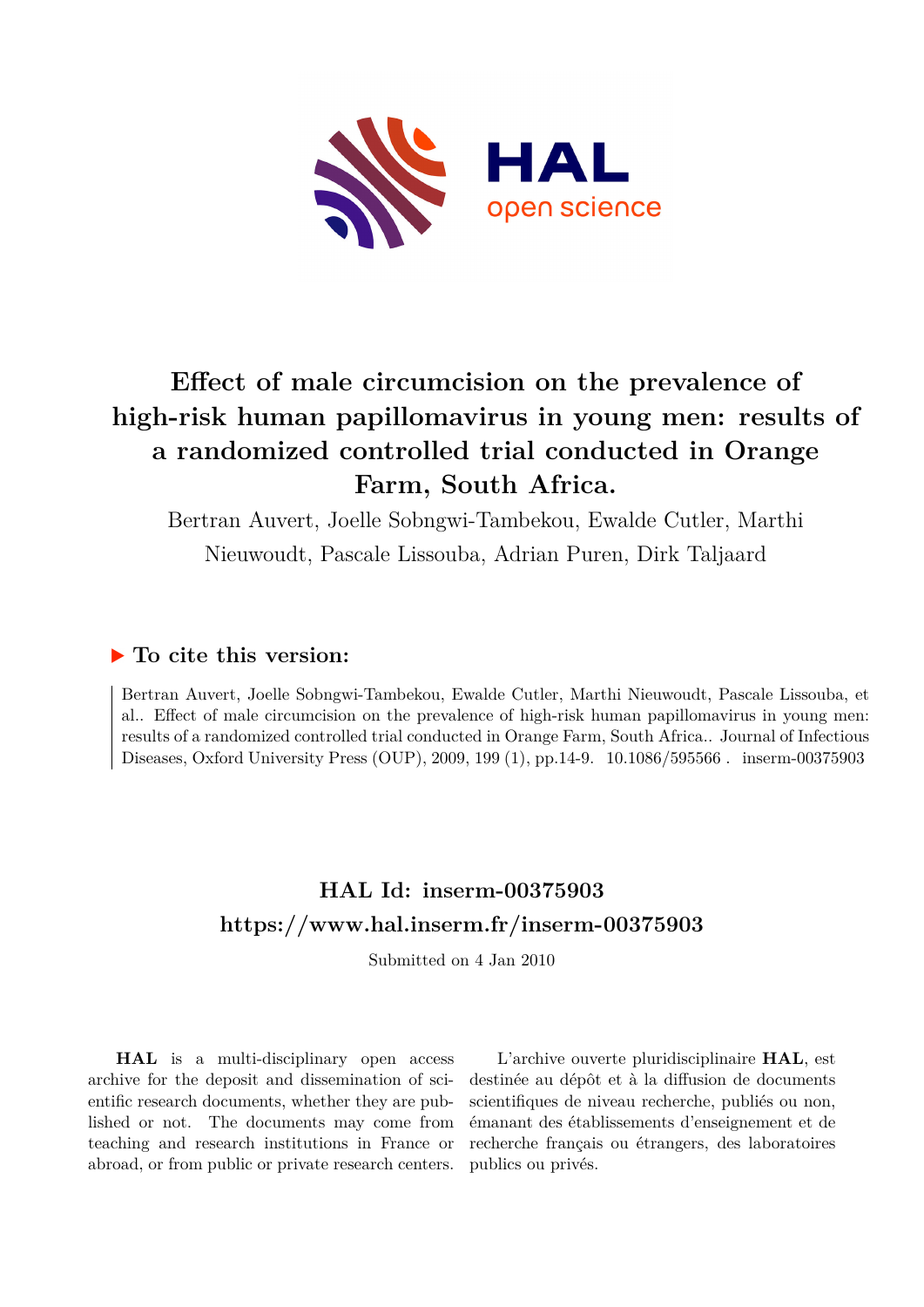# **Title page**

# **Major article**

**Running head:** HPV and male circumcision

# **Effect of male circumcision on high-risk human papillomavirus prevalence in young men: results of a randomized controlled trial conducted in Orange Farm (South Africa)**

| <b>Bertran Auvert</b> | Bertran.auvert@uvsq.fr     | INSERM U687, Assistance Publique-Hôpitaux de  |
|-----------------------|----------------------------|-----------------------------------------------|
|                       |                            | Paris, University of Versailles, France       |
| Joelle Sobngwi-       | jtambekou@yahoo.fr         | <b>INSERM U687, France</b>                    |
| Tambekou              |                            |                                               |
| <b>Ewalde Cutler</b>  | ewaldec@nicd.ac.za         | National Institute for Communicable Diseases, |
|                       |                            | Johannesburg, South Africa                    |
| Marthi Nieuwoudt      | marthin@nicd.ac.za         | National Institute for Communicable Diseases, |
|                       |                            | Johannesburg, South Africa                    |
| Pascale Lissouba      | pascale.lissouba@inserm.fr | <b>INSERM U687, France</b>                    |
| <b>Adrian Puren</b>   | adrianp@nicd.ac.za         | National Institute for Communicable Diseases, |
|                       |                            | Johannesburg, South Africa                    |
| Dirk Taljaard         | dirk@progressus.co.za      | Progressus, Johannesburg, South Africa        |

### **Contributions**

BA and JT analyzed the data and wrote the first draft. DT organized the collection of the samples. MN and AP analyzed the samples. All authors contributed to the writing.

**Word count (abstract):** 196

**Word count (manuscript):** 2248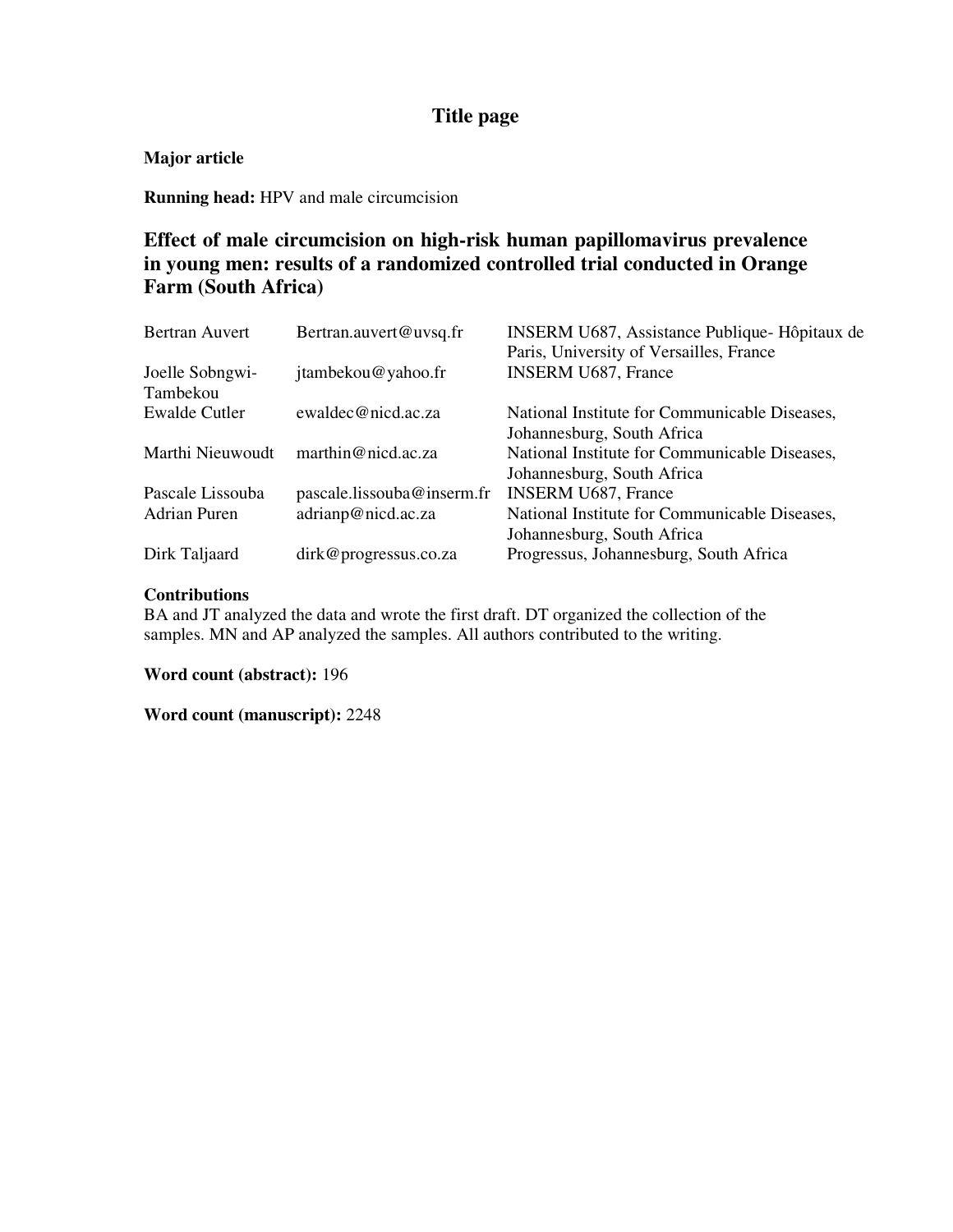# **Footnote page**

**Potential conflict of interest:** None reported.

#### **Financial support**

ANRS grant 1265 (France), Gates Foundation (USA) grant 33759, NICD (South Africa), INSERM (France).

**Conference:** Presented in part at the XVII International AIDS Conference Mexico City, 3-8 August 2008 (abstract THAC05).

#### **Corresponding author**

Prof. Bertran Auvert, INSERM U687, 12 avenue Paul Vaillant-Couturier, 94804 Villejuif Cedex, France (Bertran.auvert@uvsq.fr). Telephone: +33 1 77 74 74 12 fax: +33 1 77 74 74 03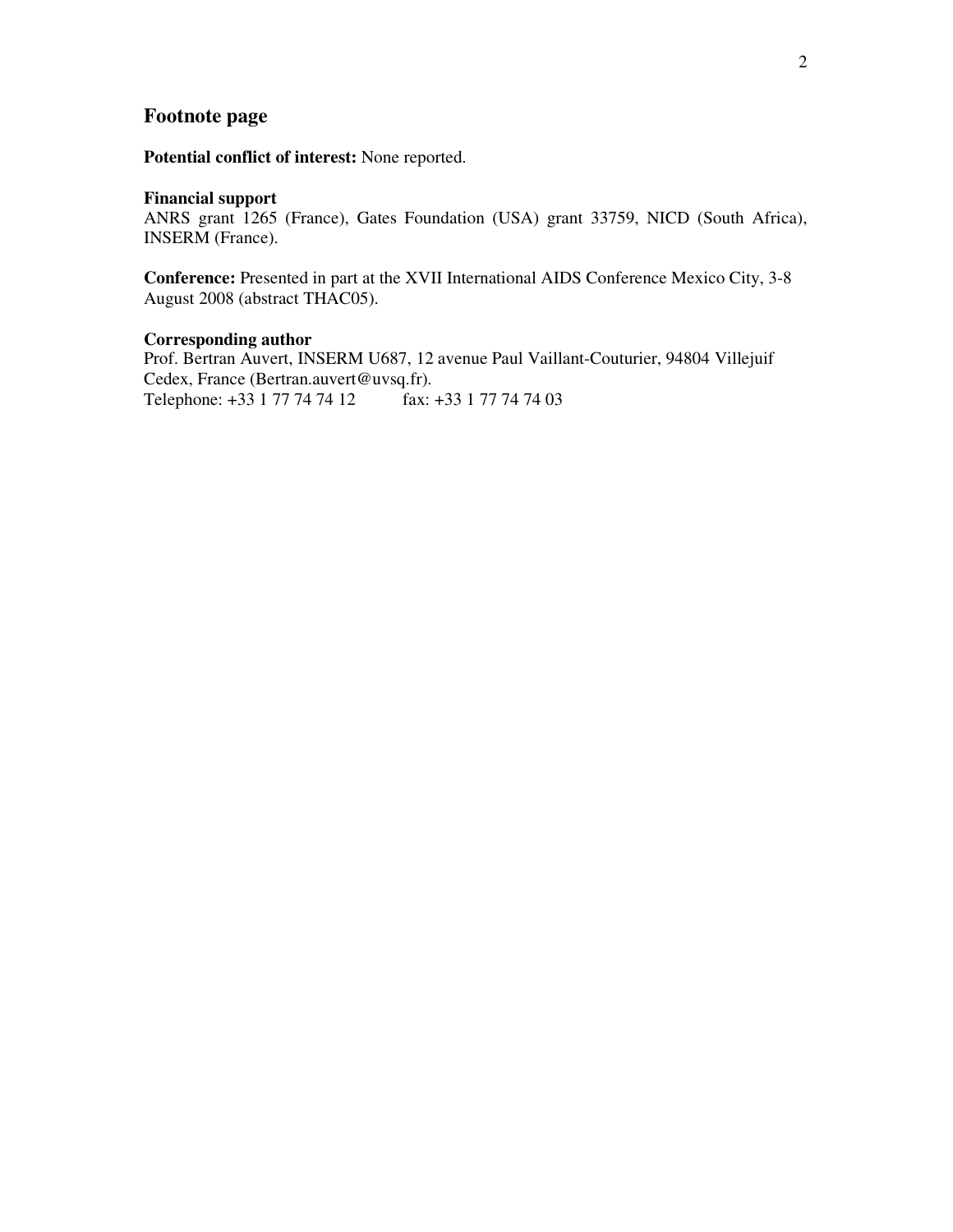# **Abstract**

*Introduction* A causal association links high-risk human papillomavirus (HR-HPV) and cervical cancer, which is a major public health problem. The objective of this study was to investigate the association between male circumcision (MC) and HR-HPV prevalence among young men.

*Methods* We used data from a male circumcision trial conducted in Orange Farm (South Africa) among men aged 18 to 24. Urethral swabs were collected during a period of 262 consecutive days among participants from the intervention (circumcised) and control (uncircumcised) groups who were reporting for a scheduled follow-up visit. Swabs were analyzed using PCR. HR-HPV prevalence rate ratios (PRRs) were assessed using univariate and multivariate log-Poisson regression.

*Results* In an intention-to-treat analysis, HR-HPV prevalences among intervention and control groups were 14.8% (94/637) and 22.3% (140/627), respectively, with a PRR of 0.66 (0.51- 0.86) P=0.002. Controlling for propensity score and confounders (ethnic group, age, education, sexual behavior including condom use, marital status, and HIV status) had no effect on the results.

*Conclusions* This is the first randomized controlled trial that shows a reduction in urethral HR-HPV infection following male circumcision. This finding explains why women with circumcised partners are less at risk of cervical cancer than other women.

**Keywords**: HPV; male circumcision; Africa; randomized controlled trial.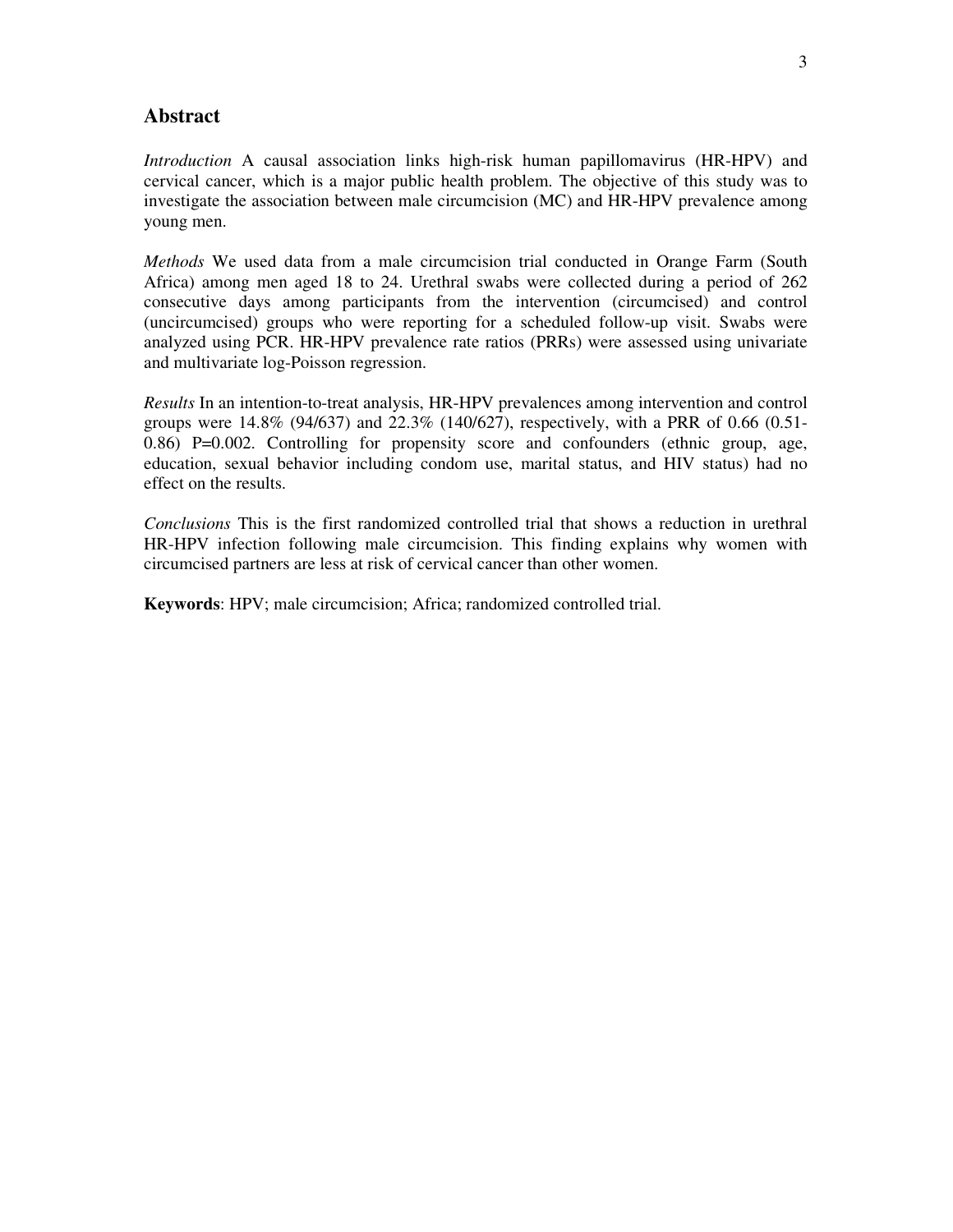#### **Introduction**

A recent meta-analysis estimated worldwide human papillomavirus (HPV) prevalence among women at 10·4% [1]. HPV genotypes are divided into "high-risk" and "low-risk" genotypes, on the basis of their association with cervical lesions. The high-risk human papillomavirus (HR-HPV) types are more frequently found in pre-malignant or malignant lesions and are associated with cancers of the cervix, vulva, vagina, anus, and penis [2-4]. A causal association between cervical cancer and HR-HPV has now been established [4-9] and worldwide HR-HPV prevalence of cervical carcinomas has been estimated at 99.7% [10]. Cervical cancer is the most common cancer affecting women in developing countries, with over 70% of cases occurring in Africa being attributed to HR-HPV genotypes 16 and 18 [1, 11, 12]. Thus, any factor reducing the probability of acquiring or transmitting HPV will also considerably reduce the burden of disease, especially in the developing world [4].

Observational studies have suggested that HPV prevalence is reduced among circumcised men compared with uncircumcised men [3, 4, 13-15]. Nevertheless, such an association has not yet been proven using a randomized controlled trial (RCT). The objective of this study was to analyze the effect of male circumcision (MC) on HR-HPV prevalence using data collected during a male circumcision RCT conducted in Orange Farm (South Africa), which demonstrated a partial protective effect of MC on the acquisition of HIV by young males.

#### **Methods**

#### **Collection of data**

The technical details of the trial (ANRS-1265) have been published elsewhere [16] and only a summary will be presented in this article. Between February 2002 and July 2004, 3274 uncircumcised males, aged 18 to 24, were recruited, randomized into two groups and followed up. MC was offered immediately after randomization to the intervention group and after the end of the follow-up period to control group participants. During each follow-up visit at 3, 12 and 21 months, circumcision status was assessed by a nurse through genital examination. In addition, information about sexual behavior was collected, including number of partners as a function of time, number of sexual contacts with each partner, condom use and age of partners.

During 262 consecutive days, from March  $7<sup>th</sup>$ , 2005 to November 24<sup>th</sup>, 2005, a urethral swab was collected by a nurse from all participants coming for the 21-month visit. All participants signed a written consent form for this test to be performed. Due to limited funding, the collection of swabs for HR-HPV testing was not started earlier. The urethra was chosen because the detection of HPV in this anatomical site is probably not affected by circumcision status. These swabs were analyzed to assess the association between the prevalence of HR-HPV strains and male circumcision. A urethral swab was also collected at a follow-up visit about 6 weeks after MC from all control group participants who took part in a nested study designed to compare two circumcision methods. To ascertain that the detection of HR-HPV was not affected by circumcision status, we used these swabs to compare the prevalence of HR-HPV among the nested study participants before and after circumcision. Lastly, study participants were asked to give a first-void urine sample in order to test for urogenital *Neisseria gonorrhea* (NG), which presence was used as a biological marker of sexual behavior.

#### **Laboratory methods**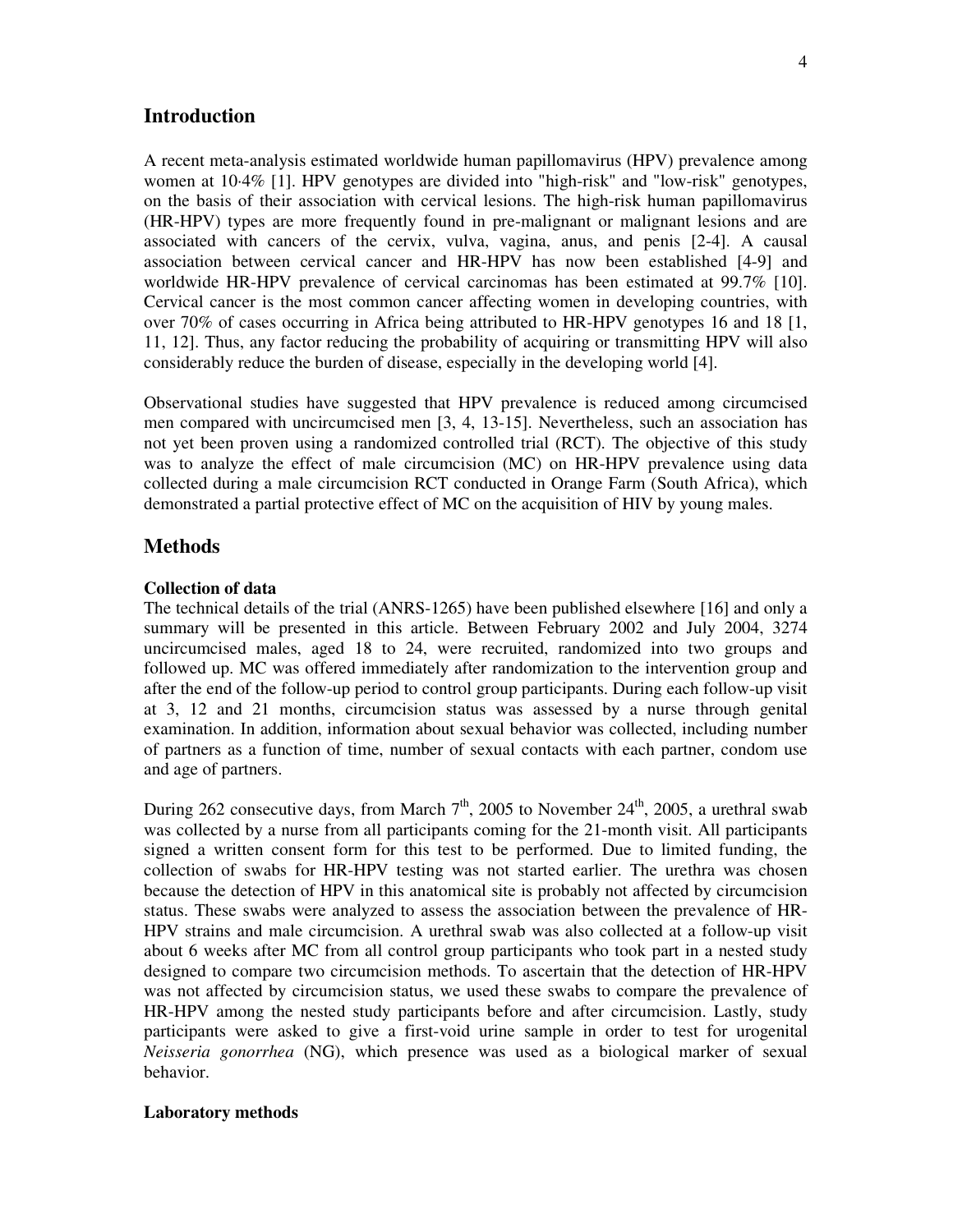Specimens were frozen at -20°C immediately after collection and kept frozen until processing. DNA was extracted from the urethral swabs using the MagNA Pure LC (Roche) instrument, with the Roche MagNA Pure LC DNA I Isolation Kit. Swabs were lysed in 500 µl of the kit lysis buffer for 30 minutes at room temperature. The MagNa Pure external lysis protocol was used to extract DNA from the lysis buffer into a 100 µl eluate. 50 µl of the eluate was used for screening (Roche Amplicor HPV test) and 50 µl eluate was used for genotyping (Roche Linear Array Genotyping test). This standardized PCR-based method can detect 13 HR genotypes of HPV (i.e., genotypes 16, 18, 31, 33, 35, 39, 45, 51, 52, 56, 58, 59, and 68). Because of the combined probe of the assay for HPV-52 and in order to be conservative, samples were classified as HPV-52 positive only when they were negative for genotypes 33, 35 and 58. Negative results with a negative internal beta globin PCR control were excluded. All positives were genotyped. An HPV-positive sample was defined by a sample where at least one HR-HPV was detected. In some analyses we also considered multiple HPV samples defined for samples where at least two HR-HPV genotypes were detected. Urine specimens were tested for NG by PCR (Roche Cobas Amplicor PCR).

#### *Data analysis*

The intention-to-treat and as-treated prevalence rate ratios (PRRs) of HR-HPV-positivity and NG-positivity were estimated using univariate log-Poisson regression These analyses were repeated multivariately by controlling for ethnic group, age, education, number of lifetime partners, marital status, number of non-spousal partners in the past 12 months, condom use in the past 12 months, number of sex acts in the past 12 months and HIV status.

To assess the potential impact of HIV acquisition, which is reduced by MC and is associated with HPV infection [17], these analyses were repeated after excluding those who seroconverted for HIV during the follow-up period (n=25).

To evaluate a possible imbalance between the groups, analyses were repeated when controlling for propensity score coded in quintiles [18].

Statistical analyses were performed using the statistical package SPSS for Windows version 8 (SPSS, Chicago, Illinois, United States) and R programming language (version 2.6.1) [19].

#### *Ethics*

The research protocol was reviewed and approved by the University of Witwatersrand Human Research Ethics Committee (Medical) on February 22<sup>nd</sup>, 2002 (protocol study no. M020104). The trial was also approved by the Scientific Commission of the French National Agency for AIDS Research (ANRS; protocol study no. 1265; 2002, decision No. 50) and authorization was obtained from the City of Johannesburg, Region 11, on 25 February 2002. This trial has been registered at http://www.clinicaltrials.gov under the number NCT00122525.

### **Results**

Baseline characteristics of the 1264 participants from whom a urethral swab was collected at the 21-month visit are reported by randomization group in Table 1. These characteristics are similar and not statistically different except for HIV status. The mean (median) duration in days of follow-up among the intervention and control group was 644 (637) vs. 649 (637), respectively.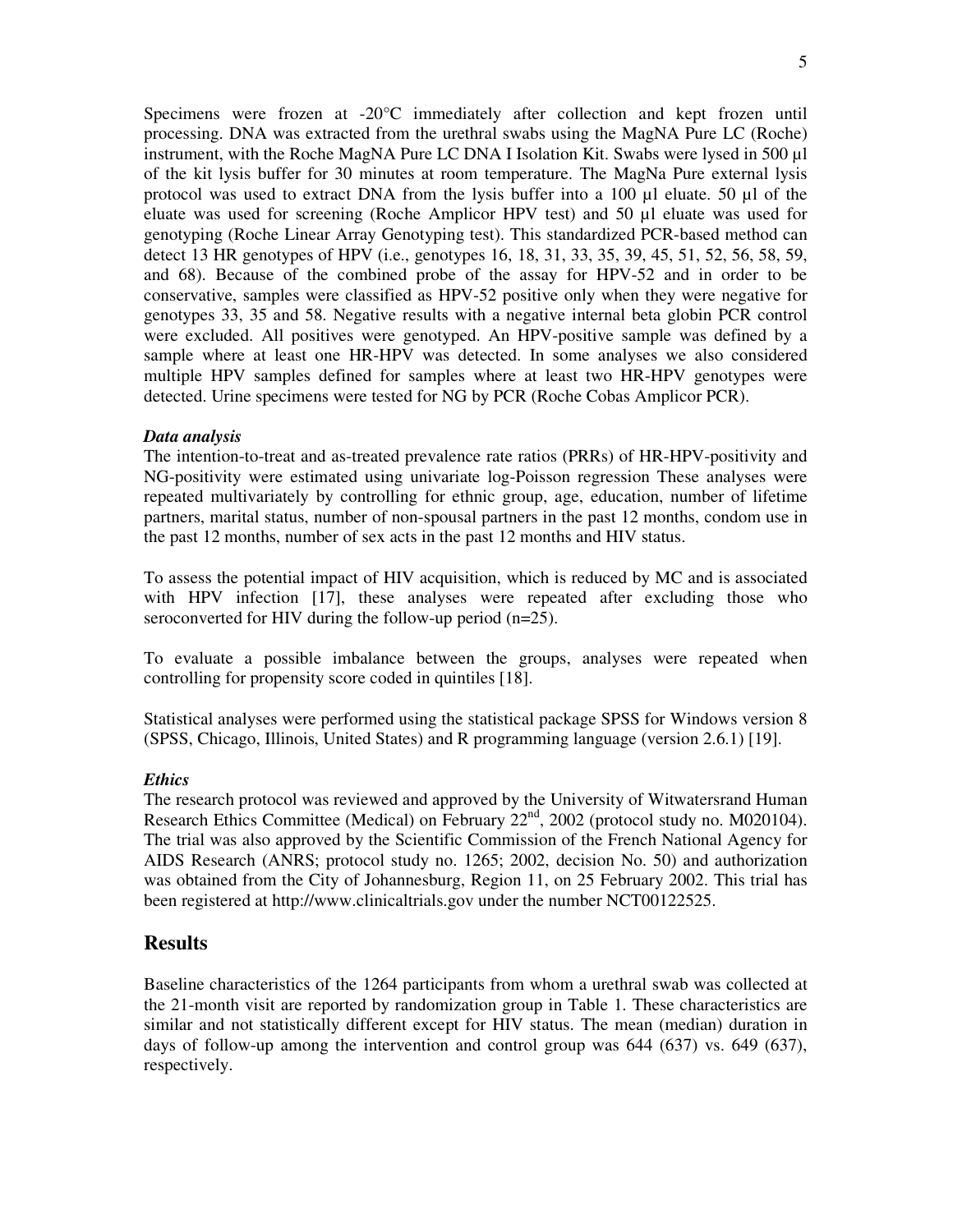Table 2 presents the intention-to-treat univariate association between HR-HPV prevalence and male circumcision at the scheduled 21-month visit. HR-HPV prevalence was significantly lower among men of the intervention group. As indicated in Figure 1, the percentage of each of the 13 HR-HPV genotypes was always lower among men of the intervention group than among men of the control group. In the intention-to-treat comparison, the difference was significant for genotypes 18, 31, 45, 52, 56, 58, and 68.

Table 2 shows that the protective effect of MC on HR-HPV is higher in the as-treated analysis than in the intention-to-treat analysis. The protective effect is also higher in both analyses when controlling for potential confounders, including HIV status and reported sexual behavior cofactors. HR-HPV was associated with HIV status in both analyses with aPRRs of 2.2 (95%CI 1.5-3.3) and 2.2 (95%CI 1.5-3.2), respectively. When those who seroconverted for HIV during follow-up were excluded from the analysis, the results indicated in Table 2 remained practically unchanged with *P*-values less than 0.009 and a relative variation of the PRRs and aPRRs of less than 5.2%. This suggests that the effect of MC on HR-HPV is independent of the effect of MC on HIV. The aPRRs were almost identical when the analyses were adjusted for the propensity score in addition to the other covariates.

Multiple HR-HPV prevalence was  $7.0\%$  (89/1267; 95% CI:  $5.7\%$  – 8.6%). It was significantly lower among men of the intervention group compared with men of the control group  $(4.2\%$ vs. 9.9%; PRR=0.43; 95% CI: 0.28 – 0.66; *P*<0.001). Among men with at least one HR-HPV, multiple HR-HPV prevalence was also lower among men of the intervention group (44.3% vs. 28.7%; PRR=0.64; 95% CI: 0.45 – 0.94; *P*=0.020).

As indicated in Table 3, NG prevalence was similar in the two groups. Among men of the control and intervention groups, median number of lifetime partners was 4.1 and 4.2, respectively, (*P*=0.49; Kruskal-Wallis test) and the proportion of consistent condom users was 17.4% and 19.7%, respectively, (*P*=0.45; Fisher exact test). These findings suggest that the protective effect of MC on HR-HPV cannot be attributed to a difference of sexual behavior between the two groups.

During the study period, 371 men of the control group were circumcised and had a urethral swab taken before and after male circumcision. The average (median) duration between the two swab collections was 59 (43) days. As expected, the HR-HPV prevalence was the same between the two samplings (23.7% vs. 23.9%; *P*=1.0; Sign test). The proportion of males with multiple HR-HPV genotype infections was not significantly different  $(10.2\% \text{ vs. } 12.1\%;$ *P*=0.40; Sign test). These results indicate that the as-treated effect of male circumcision on HR-HPV prevalence shown in Table 2 cannot be attributed to an easier detection of HR-HPV by urethral swabbing in uncircumcised men compared with circumcised men.

#### **Discussion**

Using data collected during the MC trial conducted in Orange Farm (South Africa), we demonstrated an independent and partial protective effect of male circumcision on HR-HPV prevalence. The effect was shown on HR-HPV prevalence and not incidence due to the available biological samples in this MC trial. This effect remained unchanged when the analysis was adjusted for possible confounding factors such as sexual behavior and condom use. Due to a) the randomization, b) the results of the propensity analysis, and c) the absence of obvious differences in the gonorrheal prevalence and sexual behavioral characteristics between the intervention and control groups, the HR-HPV prevalence difference between the two groups is likely attributable to male circumcision. In this view, the difference observed is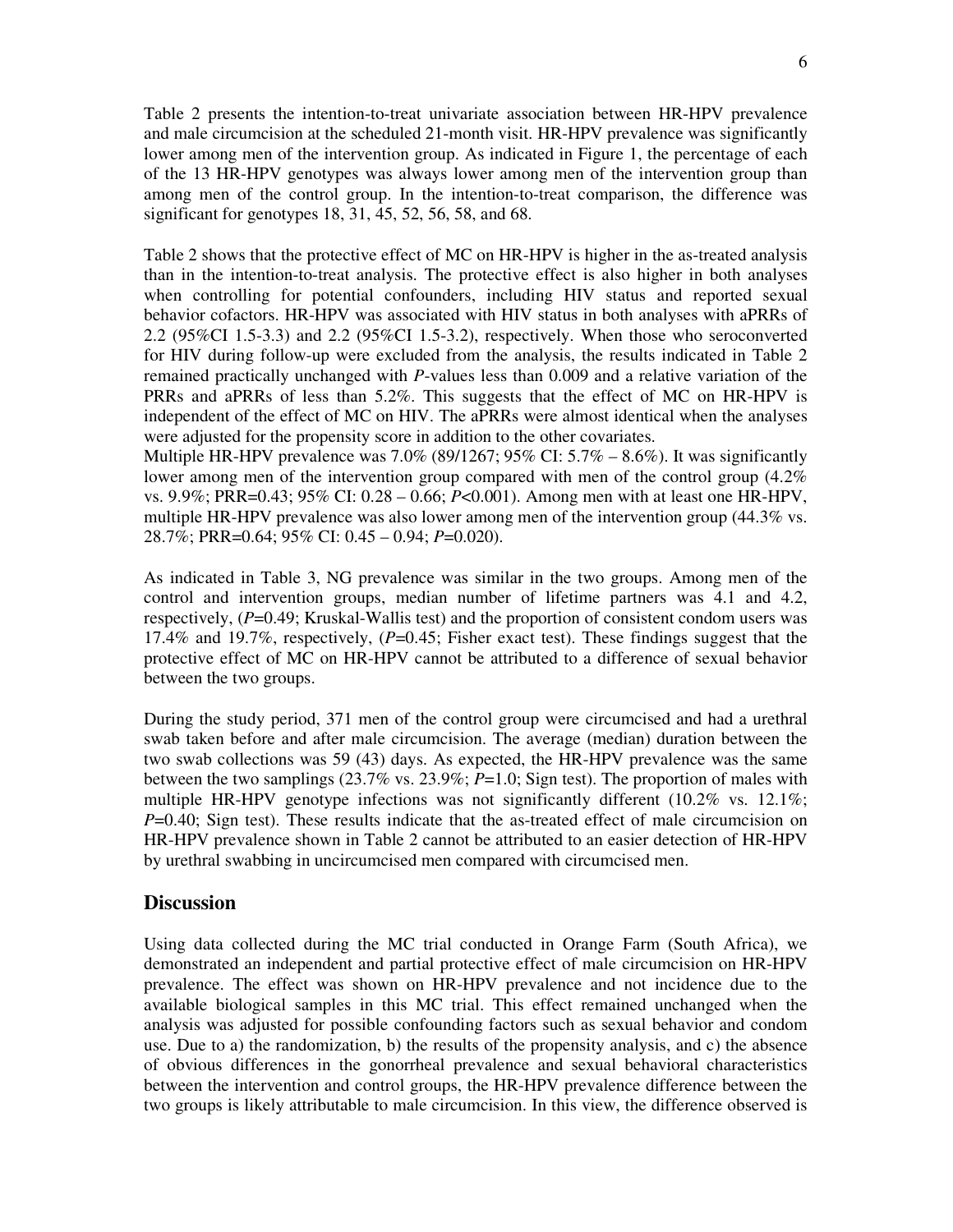probably the consequence of a difference in HR-HPV incidence between circumcised and uncircumcised men. Indeed, in this study HR-HPV prevalence is likely a proxy for HR-HPV incidence because among young men HPV prevalence is rising as a function of age [20].

This study has some limitations. Biological samples were not collected throughout the followup period, so the HR-HPV status at inclusion is unknown. This information would have allowed us to compare HR-HPV incidence as a function of MC status and HR-HPV prevalence between intervention groups at inclusion. Because some participants were certainly already infected by HR-HPV at inclusion, the effect measured on prevalence is an underestimation of the true effect of MC. Secondly, the fact that participants were not blind to the intervention could have led to sexual behavior change and bias. Lastly, HR-HPV detection was performed on urethral swabs which are likely to miss infections [21]. Thus, the prevalence of HR-HPV infections in our cohort is likely to be underestimated since detection in the urethra is significantly lower than detection in the glans, corona sulcus or the penis shaft [21, 22]. However, we believe that there is no risk of non-differential misclassification since we did not find any difference when we compared the urethral HR-HPV prevalences before and after circumcision among a sub-sample of participants. Hence we believe that HR-HPV infections will be underestimated equally among the two arms and will have no effect on PRRs. Despite this loss of power, our study evidenced a significant protective effect of MC against HPV infection.

In this study we could not detect an effect of MC on some HR-HPV genotypes such as genotypes 16 and 33. The apparent variation of the effect of MC according to genotype can be due to a true variation of the effect of MC according to genotypes or to random variation. This possible variation of the effect of MC according to genotypes should be further investigated for example by combining the results of this study with the results of the other MC trials conducted in Kenya and Uganda [23, 24].

The protective effect has a magnitude corresponding to what could have been expected from observational studies. Castellsague and colleagues reported in their meta-analysis an odds ratio of 0.56 (95% CI: 0.39–0.82) [13], while Baldwin and colleagues found an aRR of 0.44 (95% CI: 0.23–0.81) [3]. Similarly, Hernandez and colleagues found that uncircumcised men had nearly a two-fold (RR=1.96; 95% CI: 1.02–3.75) increased risk of oncogenic HPV infections [14]. Based on the results of the RTC, there is now clear evidence that male circumcision decreases the heterosexual risk of HR-HPV acquisition by males.

HR-HPV is a major public health problem because of its causal association with malignancies, especially cervical cancer in women. Hence this study illustrates why MC has long been thought to be protective against cervical cancer [9]. Indeed, as shown in our study, MC reduced the risk of HR-HPV infection among men and consequently reduced the exposure of women to HR-HPV. Thus, the risk of cervical cancer is lowered because of the causal link between HR-HPV and cervical cancer among women [4-9].

Since three randomized controlled trials have shown a partial protective effect of MC on the acquisition of HIV by males in Africa [16, 23, 24], the effect of MC on HR-HPV reinforces the WHO-UNAIDS recommendation for the implementation of MC programs in countries with a high HIV prevalence, a low MC prevalence and a high MC acceptability [25]. These countries, mainly in Southern and Eastern Africa, are those where the affordability of the HPV vaccine remains a problem. Moreover, the protective effect of MC may supplant HPV vaccines in terms of genotype coverage and target group age-range.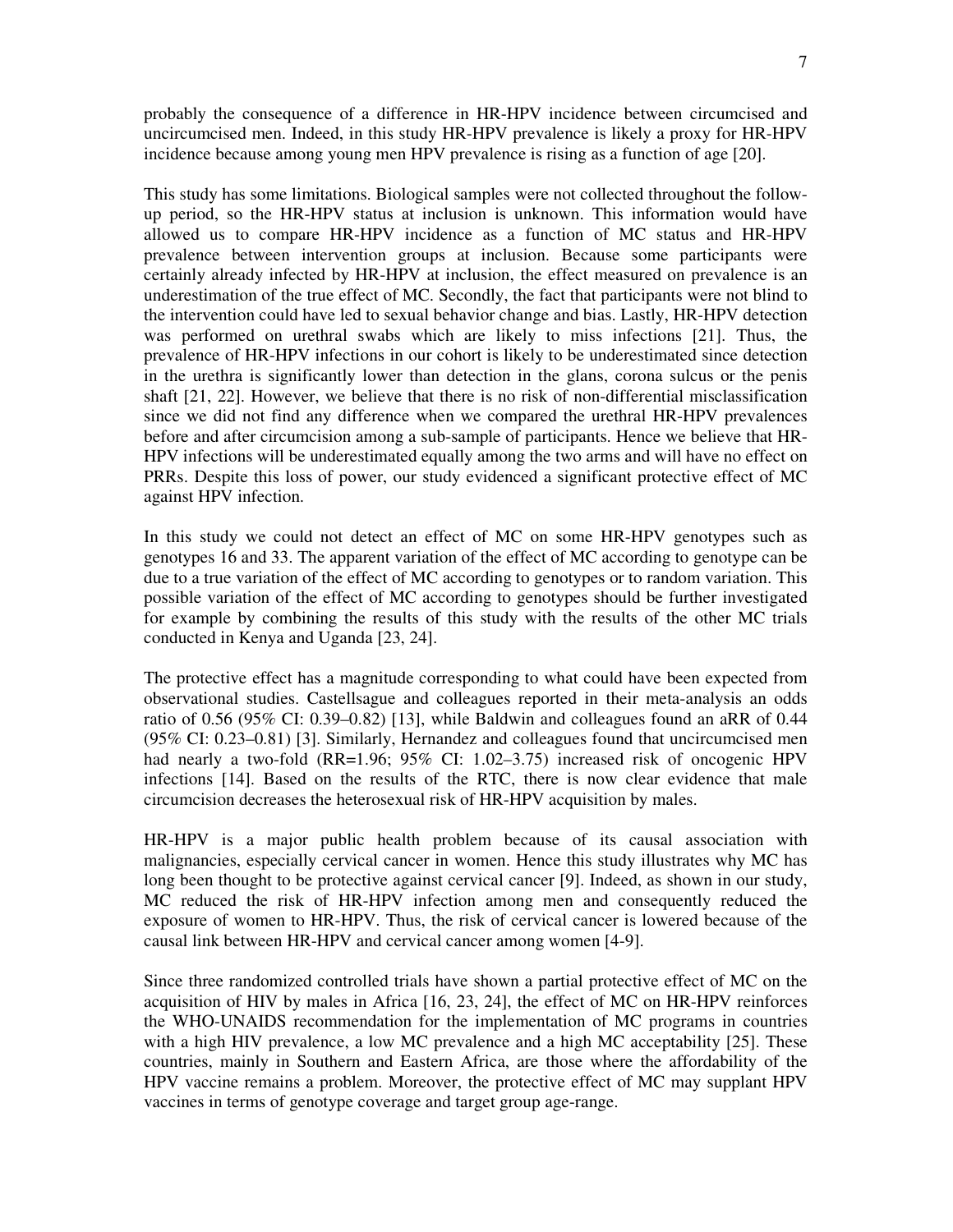|                                                             | Control   | <b>Intervention</b> | $\boldsymbol{P}$ |
|-------------------------------------------------------------|-----------|---------------------|------------------|
|                                                             | $n=627$   | $n=637$             |                  |
| <b>Background Characteristics</b>                           |           |                     |                  |
| Ethnic group                                                |           |                     | 0.77(1)          |
| Sotho                                                       | 55.7%     | 54.9%               |                  |
| Zulu                                                        | 29.2%     | 28.4%               |                  |
| Other                                                       | $15.2\%$  | 16.6%               |                  |
| Less than 21 years old                                      | 34.0%     | 29.8%               | 0.12(1)          |
| Primary level of education completed                        | 98.9%     | 98.6%               | 0.80(1)          |
| Married or living as married (4)                            | $4.0\%$   | 5.2%                | 0.49(1)          |
| Reported sexual behavior                                    |           |                     |                  |
| Mean (median) number of lifetime partners                   | 4.7(4.0)  | 4.2(4.0)            | 0.10(2)          |
| Mean (median) number of non-spousal sex partners (3)        | 0.90(1.0) | 0.9(1.0)            | 0.48(2)          |
| Mean (median) number of sex-acts (3)                        | 10.0(5.0) | 11.6(5.0)           | 0.98(2)          |
| Consistent condom use with non-spousal sex partners $(3.5)$ | 25.0%     | 26.0%               | 0.84(1)          |
| <b>HIV</b> prevalence                                       |           |                     |                  |
| HIV-positive                                                | 7.3%      | 3.9%                | 0.010(1)         |

### *Table 1.* **Background characteristics, reported sexual behavior and HIV prevalence at the 21-month visit**

(1) Chi-square or Fisher exact test when appropriate

(2) Kruskal-Wallis test

(3) During the past 12 months

(4) At some time during the past 12 months

(5) Among those having had sexual intercourse during the past 12 months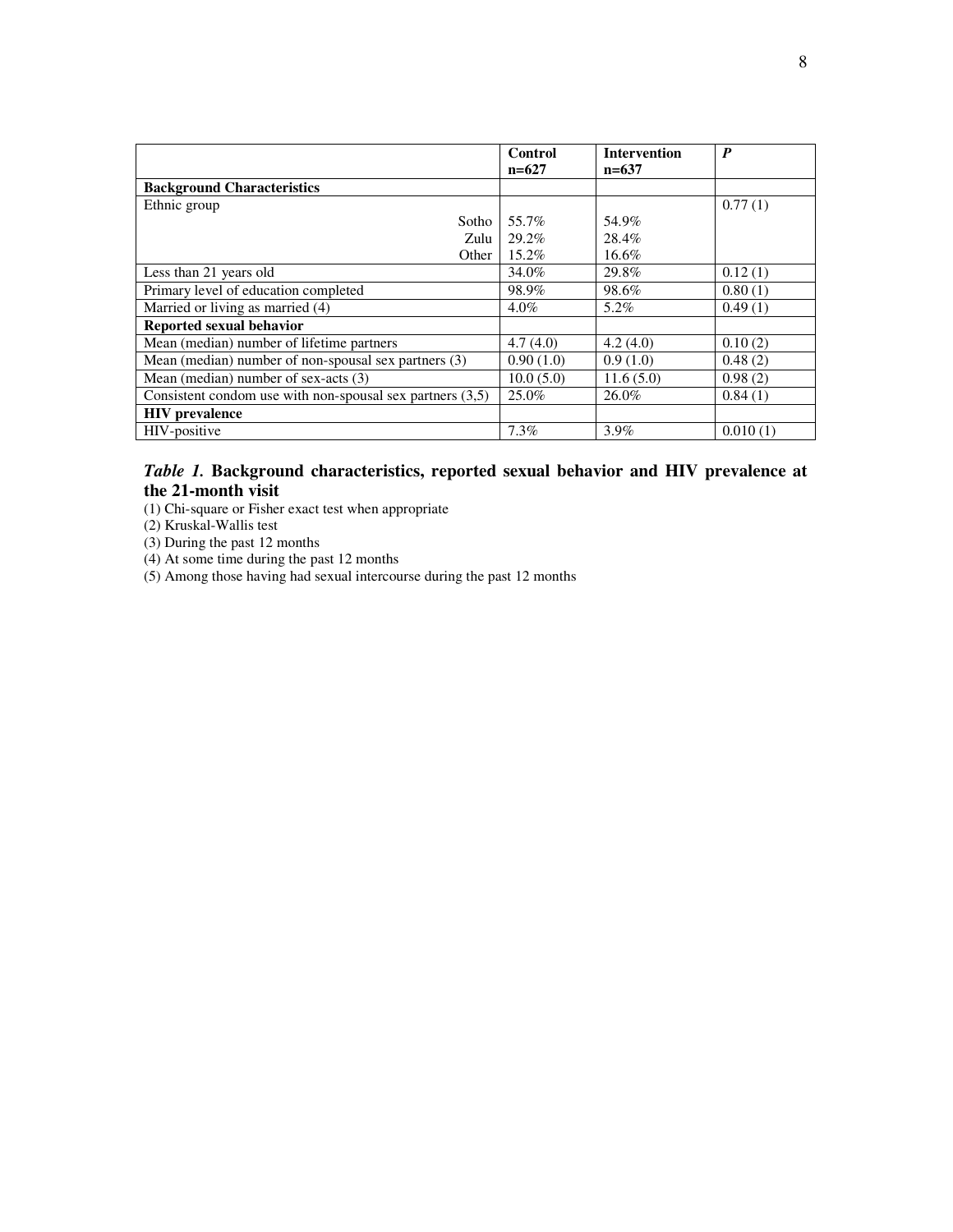|                     | <b>HR-HPV</b>         | $PRR (95\% CI; P)$        | $aPRR*(95\% CI; P)$          |
|---------------------|-----------------------|---------------------------|------------------------------|
|                     | prevalence            |                           |                              |
|                     | $\%$ (positive/total) |                           |                              |
| Randomization group |                       |                           |                              |
| Control             | 22.3\% (140/627)      |                           |                              |
| Intervention        | 14.8% (94/637)        | $0.66(0.51-0.86) = 0.002$ | $0.68(0.52-0.89)$ p= $0.004$ |
| Circumcision status |                       |                           |                              |
| Uncircumcised       | 23.2\% (144/621)      |                           |                              |
| Circumcised         | 14.0\% (90/643)       | $0.60(0.46-0.79)$ < 0.001 | $0.62(0.47-0.80)$ < 0.001    |

## *Table 2.* **Association between High-risk Human Papillomavirus (HR-HPV) prevalence and male circumcision.**

# PRR= prevalence rate ratio

\* PRR adjusted for ethnic group, age, education, number of lifetime partners, marital status, number of non-spousal partners in the past 12 months, condom use in the past 12 months, number of sex acts in the past 12 months and HIV status.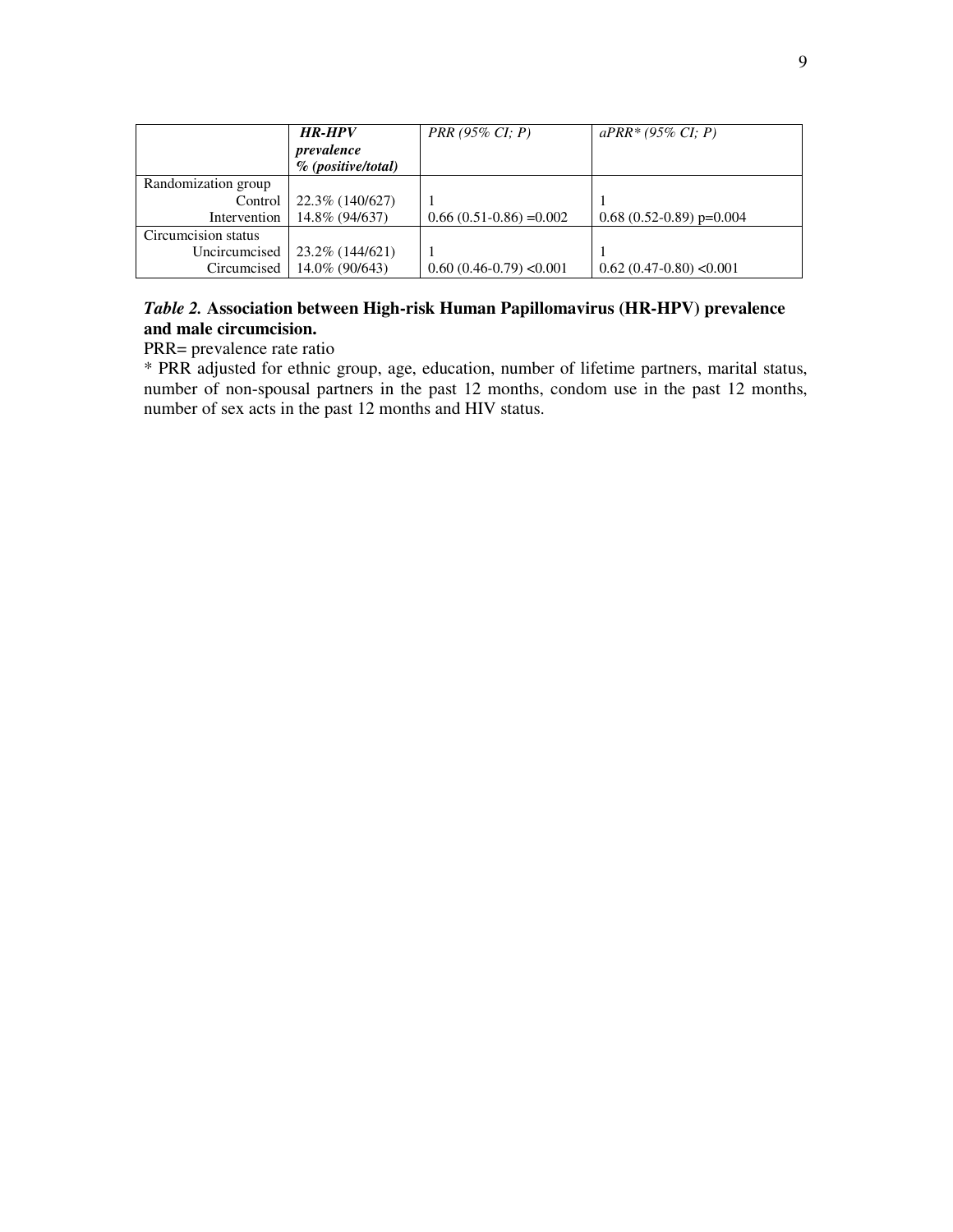|                     | NG prevalence<br>$\%$ (positive/total) | <b>PRR</b> (95% CI; P)    | $aPRR*(95\% CI; P)$         |
|---------------------|----------------------------------------|---------------------------|-----------------------------|
| Randomization group |                                        |                           |                             |
| Control             | $10.3\%$ (62/601)                      |                           |                             |
| Intervention        | $9.1\%$ (56/613)                       | $0.89(0.62-1.27)$ p=0.51  | $0.87(0.60-1.26)$ p=0.46    |
| Circumcision status |                                        |                           |                             |
| Uncircumcised       | $10.0\%$ (60/598)                      |                           |                             |
| Circumcised         | $9.4\%$ (58/616)                       | $0.94$ (0.65-1.35) p=0.73 | $0.93(0.64-1.34)$ p= $0.69$ |

# *Table 3.* **Association between** *Neisseria gonorrhea* **(NG) prevalence and male circumcision.**

PRR= prevalence rate ratio

\* PRR adjusted for ethnic group, age, education, number of lifetime partners, marital status, number of non-spousal partners in the past 12 months, condom use in the past 12 months, number of sex acts in the past 12 months and HIV status.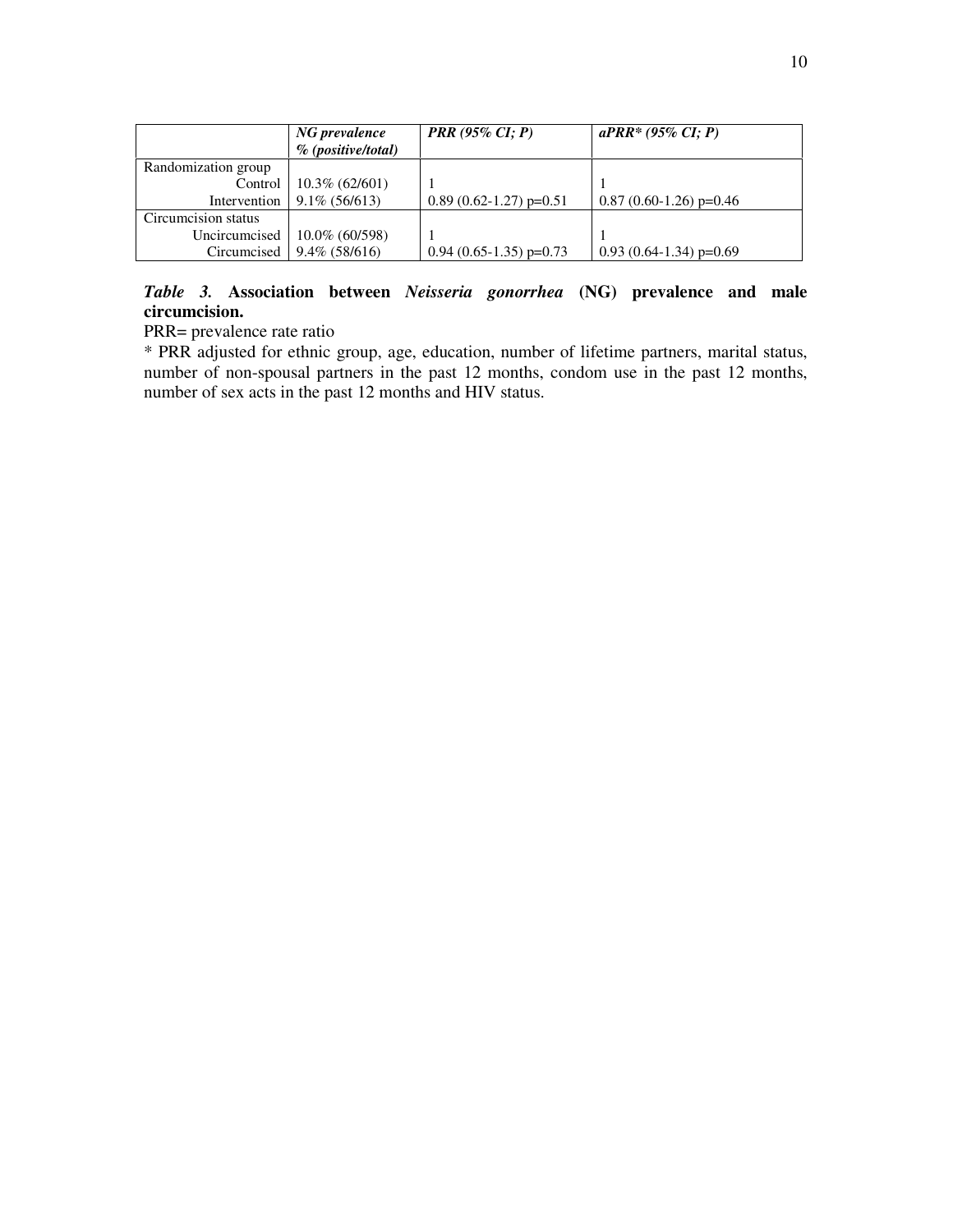

*Figure 1*. Distribution of the high-risk HPV genotypes as a function of randomization group.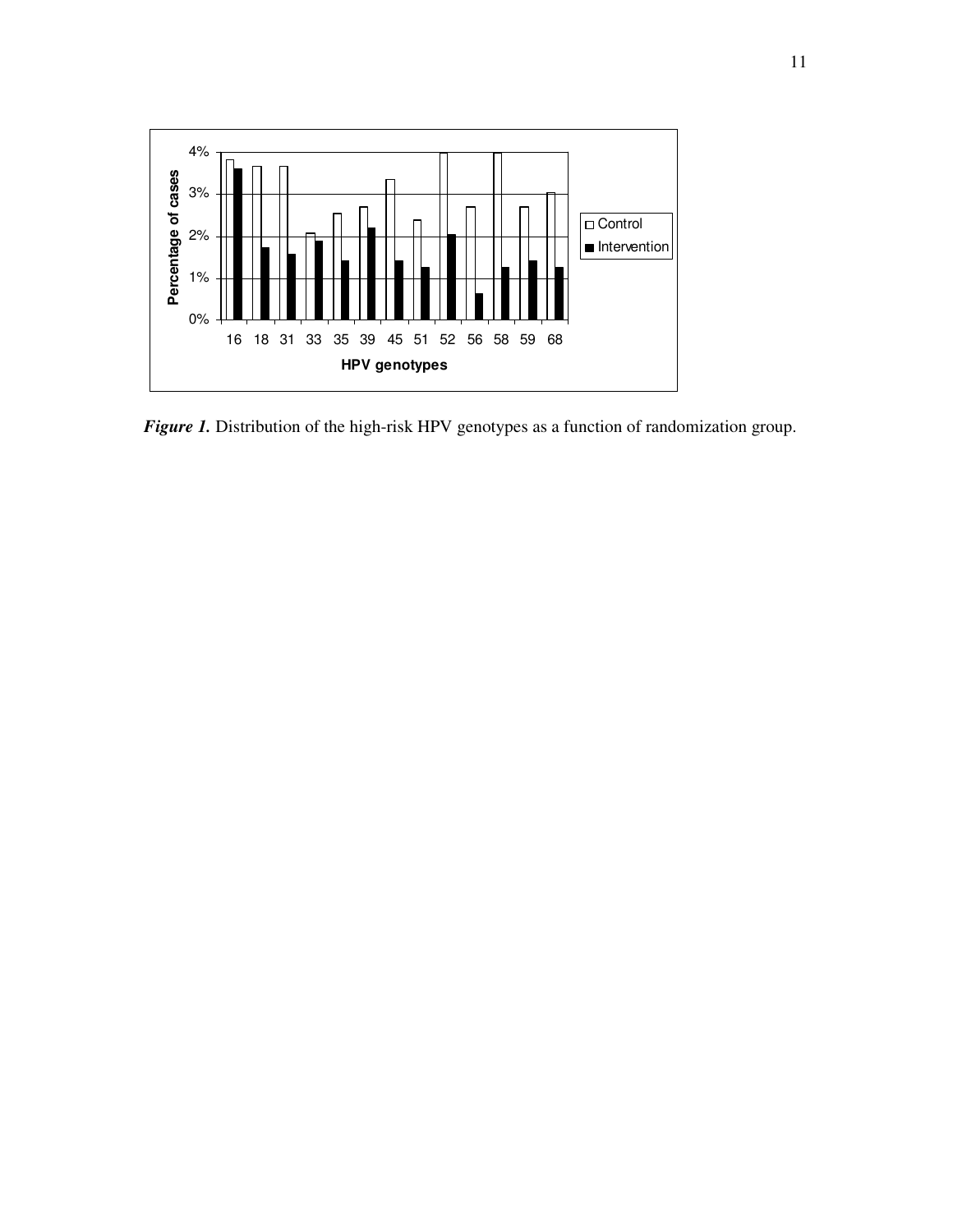#### **Acknowledgments**

The authors would like to thank all those who agreed to take part in this study, answer the questions put to them, and provide swab samples. The authors would like to thank Gaph Sipho Phatedi for his management of the recruitment process and Yvon de La Soudière for his help in the management of the data set. The authors would like to thank the general practitioners who performed the male circumcisions for the study (Dr Bhekuyise Gwala, Dr George Shilaluke and Dr Dumiso Zulu). The authors would like to thank Goliath Gumede for the clinical investigation and Zodwa Nkosi for interviewing all the respondents. They would also like to thank Bongiwe Klaas for the data capture, Mabel Hunter and the recruitment staff and all the assistants (Cynthia Dlamini; Sidwell Dumisi; Benjamin Masitenyane; Robert Matodzi; Tsietsi Mbuso; Anthony Motha; Sibongiseni Mpetsheni; Jabulani Nhlapo; Joseph Ntsele; Male Chakela; Audrey Tshabalala; Donald Mashamba; Nkululeko Nhlapo) for their cooperation and support. Lesley Short, Moses Mashiloane, Beulah Miller, Beverley Singh, Sarah Hloma and the HIV serology laboratory of the National Institute for Communicable Diseases, Johannesburg, South Africa provided technical assistance in regard to the laboratory testing and administration.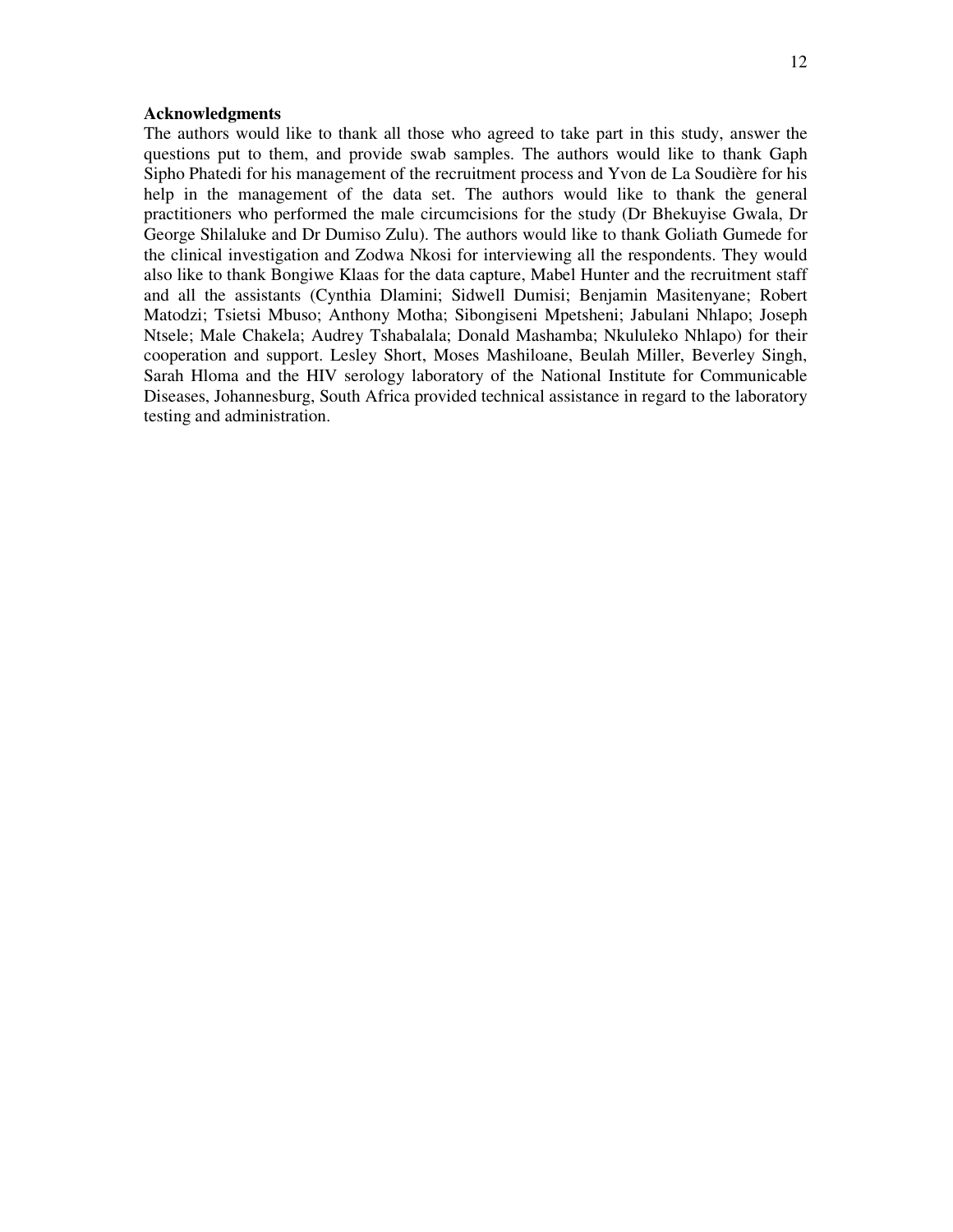#### **References:**

1. de Sanjose S, Diaz M, Castellsague X, et al. Worldwide prevalence and genotype distribution of cervical human papillomavirus DNA in women with normal cytology: a metaanalysis. Lancet Infect Dis 2007;7:453-9

2. Human papillomavirus and HPV vaccines: Technical information for policy-makers and health professionals. 2007

3. Baldwin SB, Wallace DR, Papenfuss MR, Abrahamsen M, Vaught LC and Giuliano AR. Condom use and other factors affecting penile human papillomavirus detection in men attending a sexually transmitted disease clinic. Sex Transm Dis 2004;31:601-7

4. Castellsague X, Bosch FX, Munoz N, et al. Male circumcision, penile human papillomavirus infection, and cervical cancer in female partners. N Engl J Med 2002;346:1105-12

5. Bosch FX, Manos MM, Munoz N, et al. Prevalence of human papillomavirus in cervical cancer: a worldwide perspective. International biological study on cervical cancer (IBSCC) Study Group. J Natl Cancer Inst 1995;87:796-802

6. Koutsky LA, Holmes KK, Critchlow CW, et al. A cohort study of the risk of cervical intraepithelial neoplasia grade 2 or 3 in relation to papillomavirus infection. N Engl J Med 1992;327:1272-8

7. Lehtinen M, Luukkaala T, Wallin KL, et al. Human papillomavirus infection, risk for subsequent development of cervical neoplasia and associated population attributable fraction. J Clin Virol 2001;22:117-24

8. Rozendaal L, Westerga J, van der Linden JC, et al. PCR based high risk HPV testing is superior to neural network based screening for predicting incident CIN III in women with normal cytology and borderline changes. J Clin Pathol 2000;53:606-11

9. Morris BJ. Why circumcision is a biomedical imperative for the 21(st) century. Bioessays 2007;29:1147-58

10. Walboomers JM, Jacobs MV, Manos MM, et al. Human papillomavirus is a necessary cause of invasive cervical cancer worldwide. J Pathol 1999;189:12-9

11. Schiffman M, Castle PE, Jeronimo J, Rodriguez AC and Wacholder S. Human papillomavirus and cervical cancer. Lancet 2007;370:890-907

12. Munoz N, Bosch FX, Castellsague X, et al. Against which human papillomavirus types shall we vaccinate and screen? The international perspective. Int J Cancer 2004;111:278-85 13. Castellsague X, Albero G, Cleries R and Bosch FX. HPV and circumcision: a biased,

inaccurate and misleading meta-analysis. J Infect 2007;55:91-3

14. Hernandez BY, Wilkens LR, Zhu X, et al. Circumcision and human papillomavirus infection in men: a site-specific comparison. J Infect Dis 2008;197:787-94

15. Vaccarella S, Lazcano-Ponce E, Castro-Garduno JA, et al. Prevalence and determinants of human papillomavirus infection in men attending vasectomy clinics in Mexico. Int J Cancer 2006;119:1934-9

16. Auvert B, Taljaard D, Lagarde E, Sobngwi-Tambekou J, Sitta R and Puren A. Randomized, controlled intervention trial of male circumcision for reduction of HIV infection risk: the ANRS 1265 Trial. PLoS Med 2005;2:e298

17. Ng'ayo MO, Bukusi E, Rowhani-Rahbar A, et al. Epidemiology of human papillomavirus infection among fishermen along Lake Victoria Shore in the Kisumu District, Kenya. Sex Transm Infect 2008;84:62-6

18. Rosenbaum PR, Rubin DB. The Central Role of the Propensity Score in Observational Studies for Causal Effects. Biometrika 1983;70:41-55